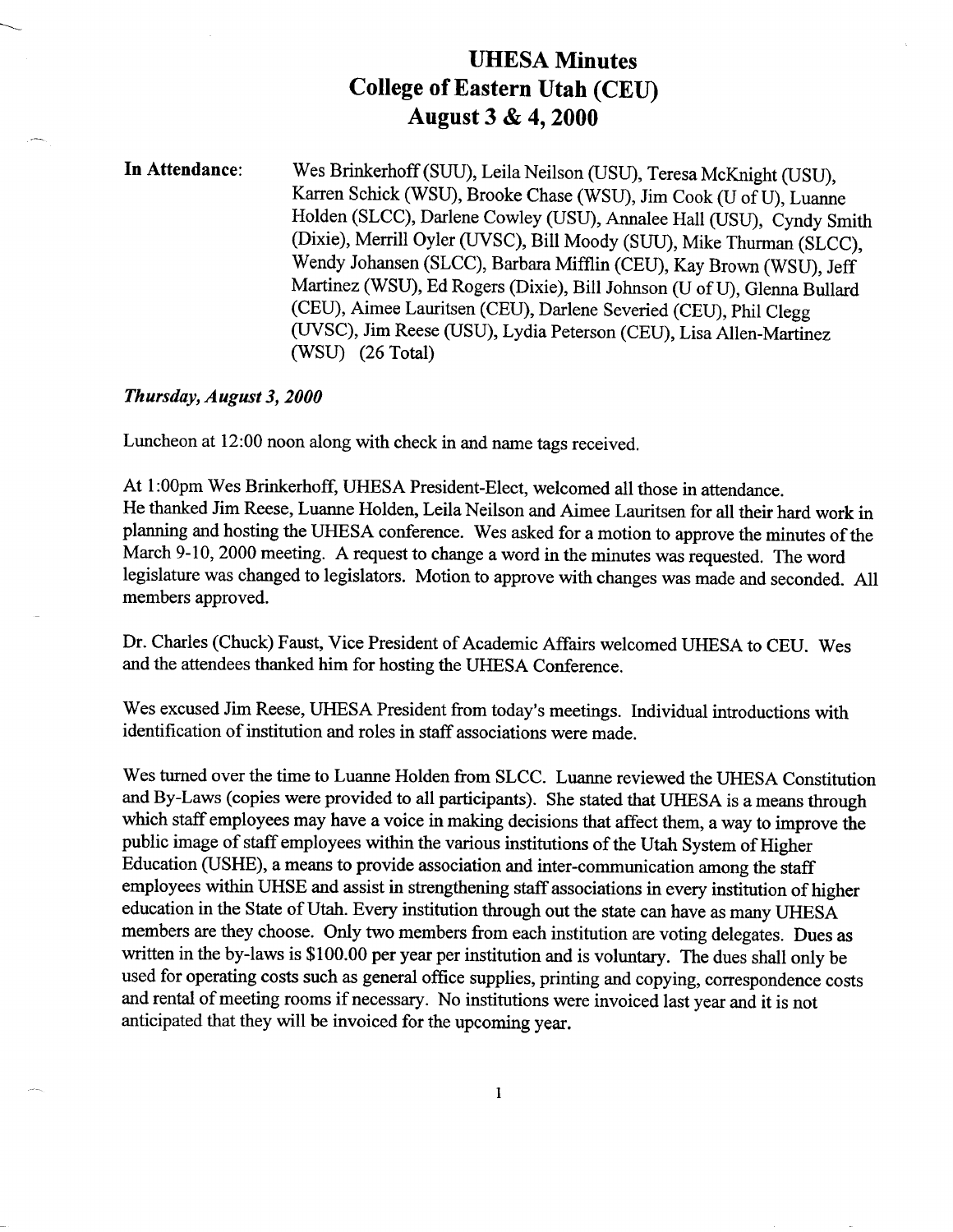It was recommended to make amendments to the UHESA by-laws. Wendy Johansen will prepare a draft of suggested changes. She will present the draft at the next UHESA meeting. One suggestion of changes is as follows: "Staff Associations may be defined as any official organization recognized by their institution as representative of their staff".

Cyndy Smith reported the UHESA balance as \$748.09 as reported by Linda Rogers. \$29.57 was spent for copies since the March conference balance of \$777.66. A copy of the budget is attached.

Wes stated that he felt the rally held on Capitol Hill in February was received positively and aided our cause to keep salaries at the fore front and a number one priority.

#### **Institutional Reports;**

Mike Thurman, SLCC has a new president. Employees were given an average 5% raise (3% raise 2% based on performance). Their Blue Cross Blue Shield (BCBS) co-pays went up. Employees currently pay for dental coverage. A family pays \$3.50, couples \$2.00 and singles \$1.00. It was uncertain what they do in cases where both spouses work for SLCC (double coverage). SLCC has a committee that determines the fee structure. No fee is assessed to the employees to cover medical costs. No specific goals have been set for the upcoming year.

Kay Brown, Weber State is in the process of requesting an RFP for medical benefits. They currently pay \$15.00 co-pay to Primary Care Physicians and \$25.00 for secondary care. Prescription and emergency coverage changed a little. A child task force is currently researching child care issues. Employees do pay for dental care approximately \$4.00 bi-monthly per family.

Cyndy Smith, Dixie College, PEHP had a 15% increase in medical care costs. Current plan does not include oral surgery. Equity monies received by Dixie College was given to computer technicians to keep them at the school. No fee is assessed to the employees to cover medical costs. They pay approximately \$6.00 per month for a family and \$3.00 for a couple for dental coverage. They anticipate a prescription increase. Dixie College in cooperation with the community, faculty, staff and students made it possible to become a four-year institution.

Merrill Oyler, UVSC is currently with Educators Mutual and expect a 23% increase in medical care costs. The currently pay \$15.00 co-pay for primary care and \$25.00 for a specialist. Equity monies went to computer services and trades personnel. Goal is to get on a strong medical plan. No fee is assessed for medical coverage. They pay approximately \$15.00 per month for a family to cover dental coverage.

Darlene Severied, CEU employees received a 4.5% raise. Salaries had been frozen for a five-year period. Classified employees salaries are calculated on a base, professional employees funded on a step and faculty by steps and lane. PEHP medical care coverage did not change. EMIA Dental coverage also stayed the same. They currently pay \$4.00 per family for dental care coverage. Goal is to look at self-funding and to change from current salary structure/schedule to ranges from steps and grades. Through the accreditation process they have established a mission statement and goals. A huge victory was achieved in professional staff development. Employees can apply to attend

 $\overline{2}$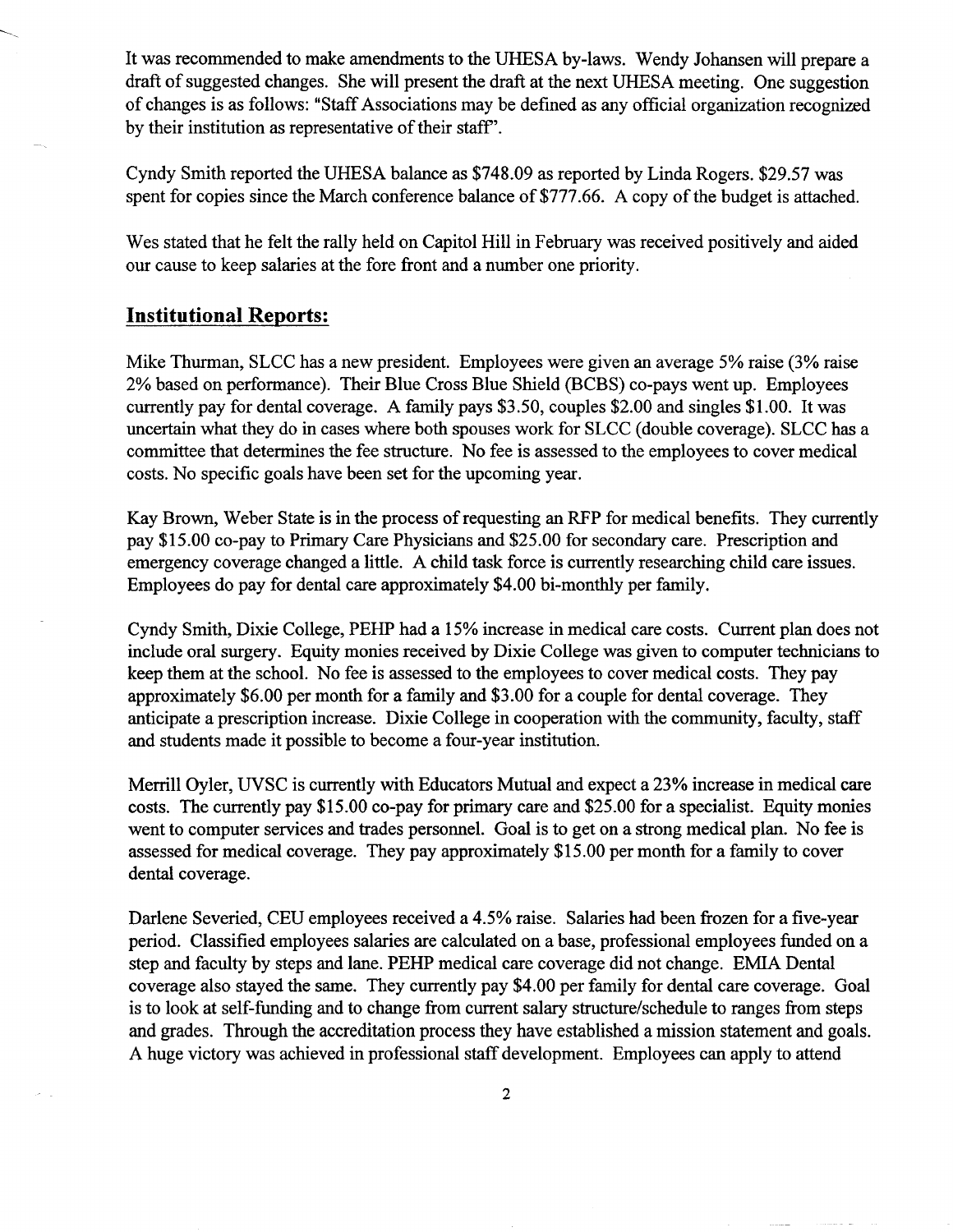conferences and classes to work towards a degree. CEU staff associations are funded by membership dues at \$1-\$2.00 per month per employee. The dues are used to produce newsletters, funeral gifts, new baby gifts, etc. Approximately 65% of classified and 95% of professional employees on campus pay the membership dues. No fees are assessed for medical care coverage. The pay approximately \$5.00 for a family for dental care coverage. In cooperation with Utah State University (USU), CEU employees now receive a 50% tuition reduction to attend classes from USU Extension.

Teresa McKnight, USU is in a transition state with President Emert retiring in December, a Provost and Vice-President for Research positions vacant. Employees received *4-41/2%* raise. Equity monies funded salary increases. USU experienced an approximate \$800,000 shortfall to medical benefits. A surcharge fee is currently being assessed to all employees at the rate of approximately \$16.50 per family. A task force has been formed to review the shortfall and to make recommendations to prevent future surcharges.

Bill Moody, SUU now provide tuition benefits for half time employees. The have established an outstanding employee awards program which includes anniversary awards and a fall evening dinner. His standing committee is working to improve employee involvement in the association. No fee is assessed for medical care coverage. Approximately \$6.00 is paid per family for dental care coverage. Employees were given 4.25% raise (2 1/2% cost of living, 1.75% merit, 0% equity).

Jim Cook, U of U experienced an approximately 4% increase in medical care costs. This increase was covered by the legislature. They introduced a new medical care plan, Plan H, (hospital plan) which provides less (limited) coverage and more money to the base salaries. It is a permanent plan and applies to new employees only. Two note worthy accomplishments of U of U 1) new position, VP for Human Resources which was filled by Loretta Harper 2) faculty senate is now working with staff associations. They are currently pushing the web site as the number one communication tool for employees. They are very proud that 500 employees confirmed that they had contacted their individual legislators to ask them to keep salaries as the number one priority for Higher Education. U of U is getting prepared for the 2002 Whiter Olympics. Currently working on tuition reimbursement for staff development, retiree benefits, and a wellness program for faculty. The UHESA web page will be hosted by U of U. Information for the UHESA web page will be reviewed. No web address has been defined yet.

**Sick Leave Policy** review by institutions:

SLCC receives eight hours per month with unlimited accrual and pay out at retirement. Vacation/annual leave accrual a maximum of 320 hours (40 days).

Weber unlimited sick leave policy. Basically, take off when you need.

Dixie received eight hours per month, no pay out at retirement.

UVCS receives eight hours per month, no limit on accrual, no pay out at retirement. After 240 hours are accrued, two days (16 hours) can be converted to one-day (8 hours) vacation/annual leave. Within the UVSC pool, donation of hours can be made to others.

3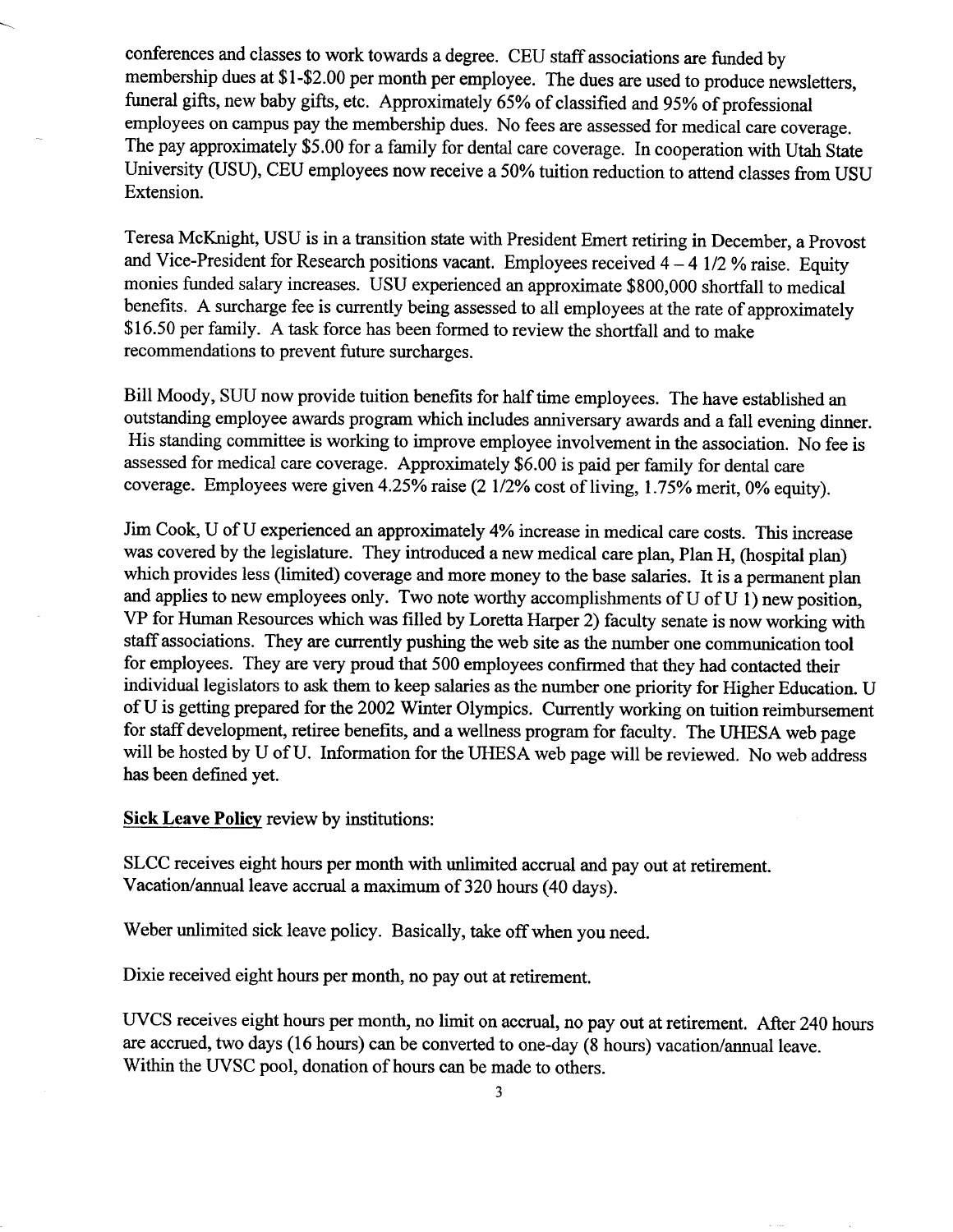CEU receives eight hours per month, no limit on accrual. Sick leave can be converted to annual leave after the employee has accumulated eighteen (18) days of sick leave. Only thirty-two hours (4 days) of sick leave earned during the fiscal year can be converted.

SUU receives eight hours per month, no limit on accrual, no pay out at retirement and cannot donate to others. After 244 hours are accrued, thirty-two hours (4 days) can be converted to vacation/annual leave during the Christmas holidays.

U of U receives eight hours per month, maximum accrual of six months. Cannot donate to others, can convert up to thirty-two hours (4 days). No pay out at retirement.

USU receives eight hours per month, limited accrual of 130 days (1040 hours), no pay out at retirement. Can convert up to thirty-two hours (4 days) to vacation/annual leave. Professional and Classified employees are on the same policy. Faculty do not track sick leave. Cannot donate hours to others.

Break from 2:3Opm - 2:45pm

Identification of voting delegates from each institution is as follows:

CEU - Aimee Lauritsen & Glenna Bullard

USU - Teresa McKnight *&* AnnaLee Hall

Weber - Jeff Martinez & Lisa Allen-Martinez

SLCC - Wendy Johansen & Mike Thurman

UVSC - Phil Clegg & Merrill Oyler

U of U - Jim Cook & Bill Johnson

SUU - Wes Brinkerhoff & Bill Moody

Dixie - Cyndy Smith & Ed Rogers

Snow - (no representative present)

UHESA - Jim Reese, Luanne Holden & Leila Neilson

# Standing Committee reports: **"Legislative Analysis Committee"**

Committee members: Bill Moody, Jim Cook and Merrill Oyler

#### Committee Purpose

The committee's purpose is to provide legislative information by compiling legislative voting data that focuses on issues relating to higher education and making that information available through the Utah Higher Education Staff Association (UHESA) to all staff organizations in the Utah Higher Education System. Thereby, providing every staff employee with pertinent legislative information in an effort to educate, motivate and activate higher education members in regards to legislative activity.

A copy of a memorandum to the State Board of Regents from Cecelia H, Foxley, Commissioner of Higher Education, subject: Follow-up to 2000 Legislative Session was distributed (see attached). Also a copy of Legislative activity on Senate Bills was distributed (see attached).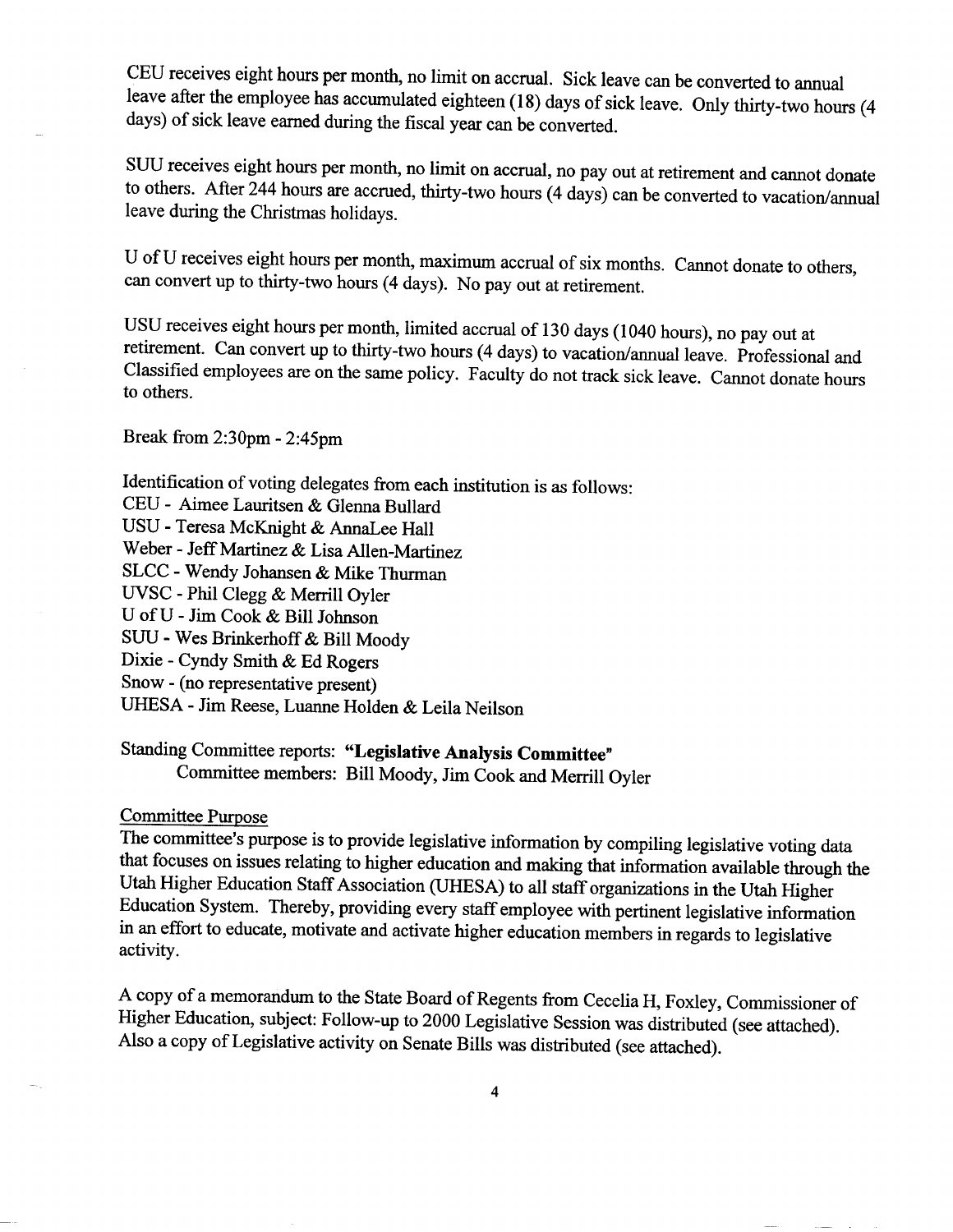The following is a draft of a potential letter to be sent to Legislators:

Dear Representative or Senator (insert name)

The Utah Higher Education Staff Association (UHESA) was established several years ago to serve all staff employees in higher education. UHESA provides a means of association and communication between the staff organizations of each institution's staff organizations elected officers. UHESA meets at least twice yearly with special meeting when necessary.

UHESA supports the Utah State Board of Regents and its higher education initiatives. UHESA's Legislative Committee's purpose is to provide legislative information by compiling legislative voting data that focuses on issues relating to higher education and making that information available through the Utah Higher Education Staff Association (UHESA) to all staff organizations in the Utah Higher Education System. Thereby, providing every staff employee with pertinent legislative information in an effort to educate, motivate and activate higher education members in regards to legislative activity.

UHESA welcomes any suggestions or recommendations you might provide about the Legislative process affecting Higher Education. Please feel free to contact me at brinkerhof w@suu.edu if I can be any assistance.

The letter would be signed by Wes Brinkerhoff, President UHESA, with all institutions listed.

### The following handout was distributed:

Becoming a Delegate. It's only a four step process!

- 1. Identify your voting district and meeting place.
- 2. Get ten friends or neighbors to go with you and nominate (and second) you. They have to live in your district and be registered voters.
- 3. Have them nominate other people that come for the non-delegate positions as a process of elimination.
- 4. Then have them all vote for you and most likely you will be in.

### Standing Committee: "Educating Legislators"

Committee members: Cyndy Smith (special thanks to Linda Rogers for all her help)

Cyndy distributed an Educating Legislators Worksheet Draft. It included the following:

- 1. Get yourself prepared! Make sure you know about your institution by collecting accurate data.
	- $\bullet$ • Have a current market salary survey data. (Discussion-best way to obtain this information. How can we approach Personnel Directors who have not yet gathered this information?)
	- Record of hiring issues such as why employees leave (low pay?), where they go for other employment), etc.

(Discussion - most accurate way to gather this information? Should a questionnaire  $b$  sent to past employees? What is the best professional way to obtain needed data.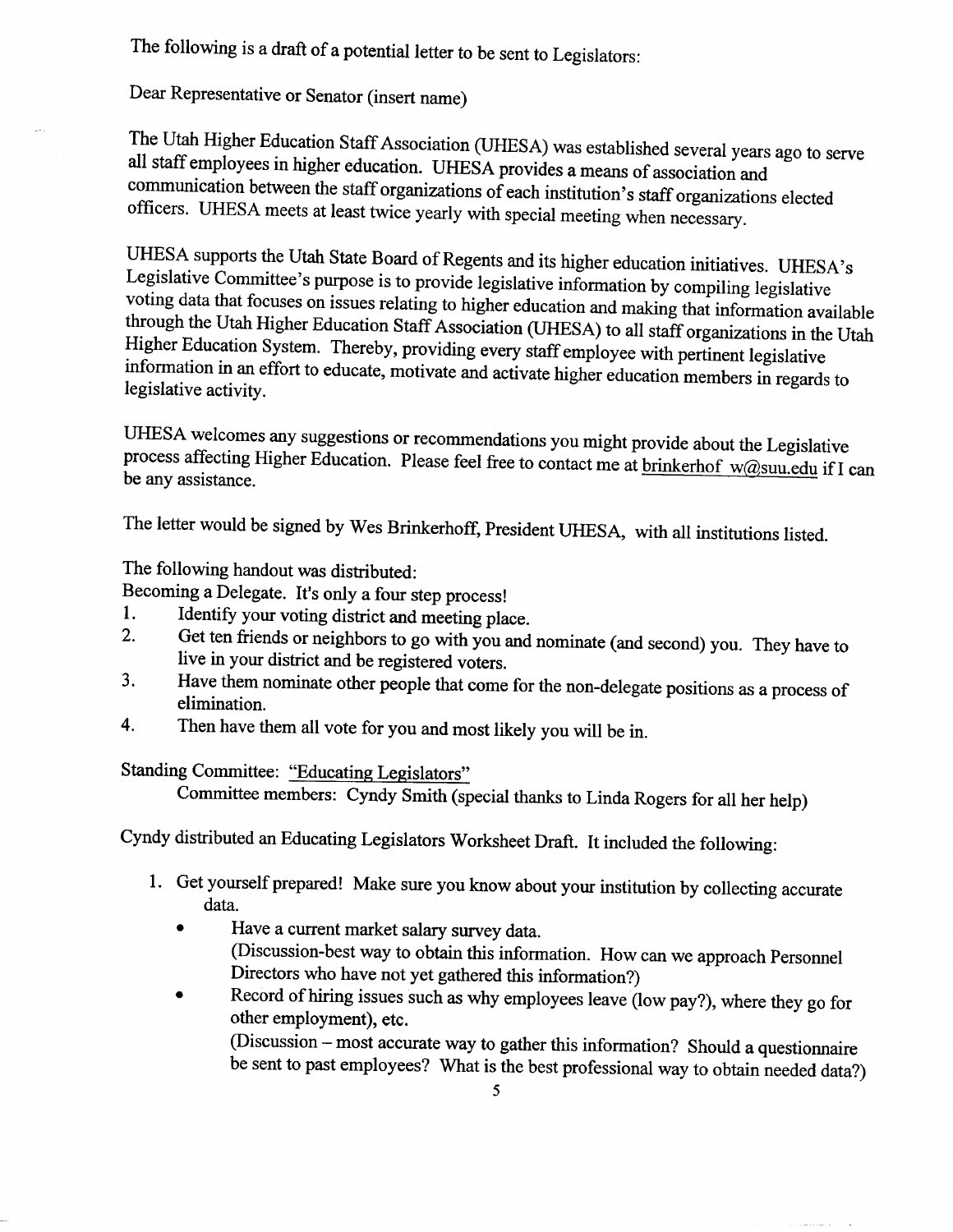- Longevity of employees (Work with Personnel Director to gather this data)
- Turnover issues (Do positions have to be re-advertised over and over again because of unqualified applicant pool? Do the position qualifications have to be lowered to match the dollars available?
- Cost to institution for recruitment and training of new employees.
- Identify specific morale problems.
	- (Discussion most professional way to gather data?)
- Make sure legislative representatives understand the benefits problems, (present and future problems anticipated).
- What did Higher Education get from the state over the last 10 years for salary and benefits? How was that distributed in each institution?

(Discussion - Give assignments to UHESA Board member(s) to gather this data.)

- 2. Invite as many representatives and senators to Staff Association Board Meetings (perhaps a luncheon), and hold an informative discussion relative to your institution's concerns. Do this before Legislative Session begins.
	- Discussion: Have a set of prepared discussion items as they relate to #1 "Getting Yourself Prepared". Make sure legislators realize that there is a funding difference between Public Education and Higher Education.
	- Make sure the meeting maintains a positive atmosphere. Do not let this turn into a "gripe" session for Staff Association Board Members.
	- Have information relative to the voting records of legislators in regard to Higher Education. Be prepared to question them relative to this funding
	- Thank Legislators for past support.
- 3. Educate community members and get their support.
	- Get rid of myths relative to higher education staff employees as they relate to public education staff employees.

(Discussion - What are some ways that the Staff Association can educate community members?)

Cyndy stated that this is a rough draft. Please email you input/suggestions/changes to Cyndy Smith at smith c@dixie.edu.

A copy of the UHESA Newsletter from January 2000 was distributed (see attached). The next UHESA Newsletter will be produced and distributed by the UHESA Secretary.

Meeting adjourned at 5:00pm. Dinner and a visit to the Dinosaur Museum was held from 6:00pm-9:00pm.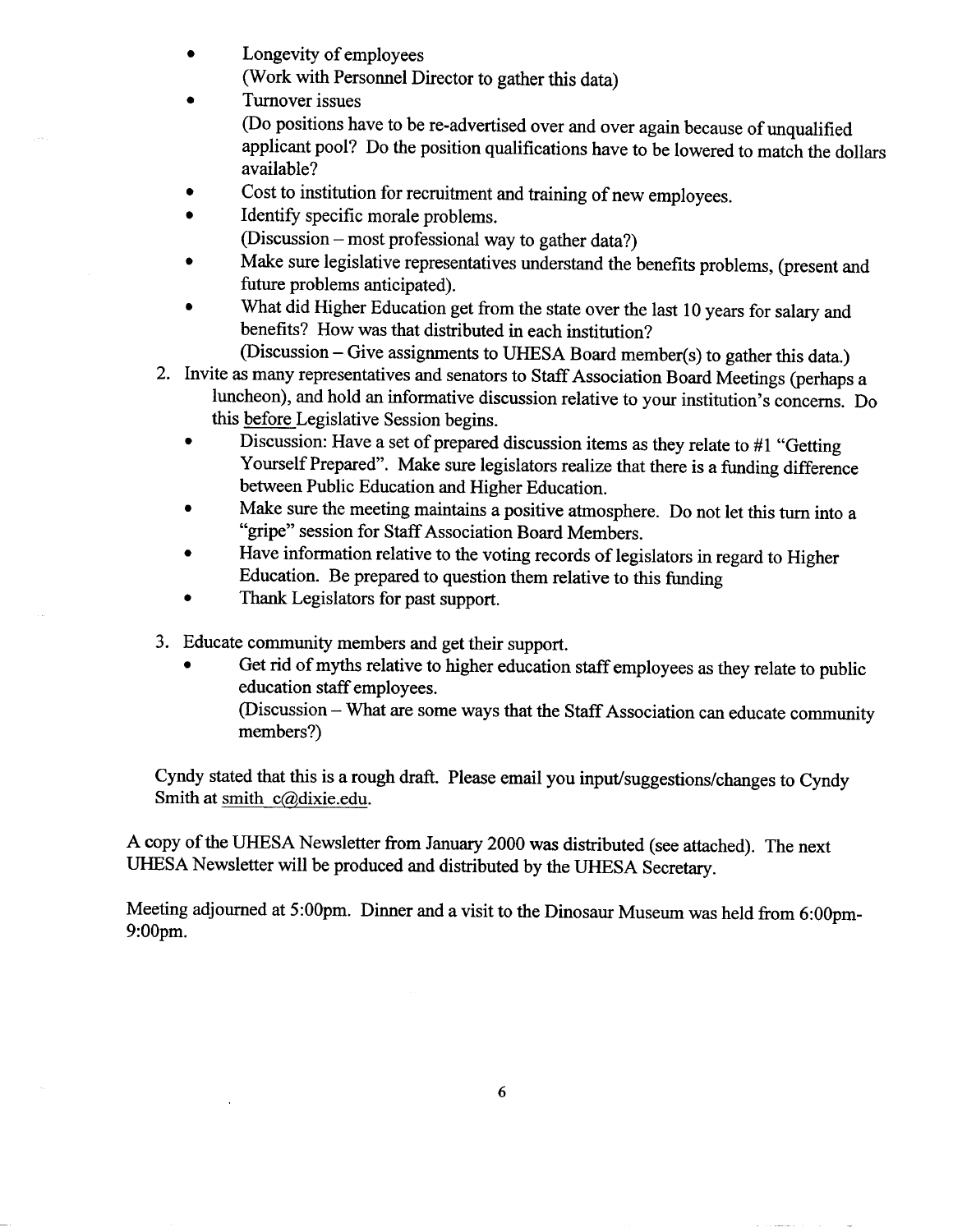#### *Friday, August 4,2000*

Jim started the meeting at 9:00am. Nomination ballots with the following information were distributed to the voting delegates of each institution.

UHESA Nomination Ballet: vote for one person in each position (Each position is a one-year term).

President:

Jim Cook (U of U) Merrill Oyler (UVSC) Bill Moody (SUU) Secretary: Aimee Lauritsen (CEU) Kay Brown (Weber) Darlene Severied (CEU)

AnnaLee Hall (USU)

Jim held a leadership training session. He conducted a simulation activity to demonstrate trust, buyin and cooperation. He stated that success is "buy-in". Little things make big differences. Surround yourself with good people and you will be successful. If you are moving up, you're moving backwards.

Wes shared a training cassette entitled: "God has a Sense of Humor". It talked about trying to do the job alone. Wes stated it takes all of us working as a team to be successful. Leadership is not about money. It's about service.

Wes and Luanne thanked Jim Reese and Leila Neilson for their hard work and dedication to UHESA over the last year as they have served as President and Secretary. They were given a thank you gift. Wes stated that plaques were being made for both Jim and Leila. Wes thanked all the candidates for having their names on the ballot and their willingness to serve. He announced the election results: President Elect, Jim Cook (U of U) and Secretary, Aimee Lauritsen (CEU).

Upcoming UHESA meetings:

November 17,2000 - All day at Salt Lake Community College in Salt Lake City March 8 & 9, 2001 - Dixie College in St. George August 2 & 3,2001 - University of Utah in Salt Lake City

Action items for November 17,2000 meeting:

- Email addresses for all UHESA members to Aimee
- Input to Cyndy regarding "Educating Legislators

Jim Reese excused Sally Meikle from USU from the meetings. Sally has been actively involved with UHESA for a number of years and was disappointed she was unable to be with us. She is 37 years old and was recently diagnosed with cancer.

Wes reminded everyone to keep the Secretary, Aimee Lauritsen updated on new delegates.

 $\overline{7}$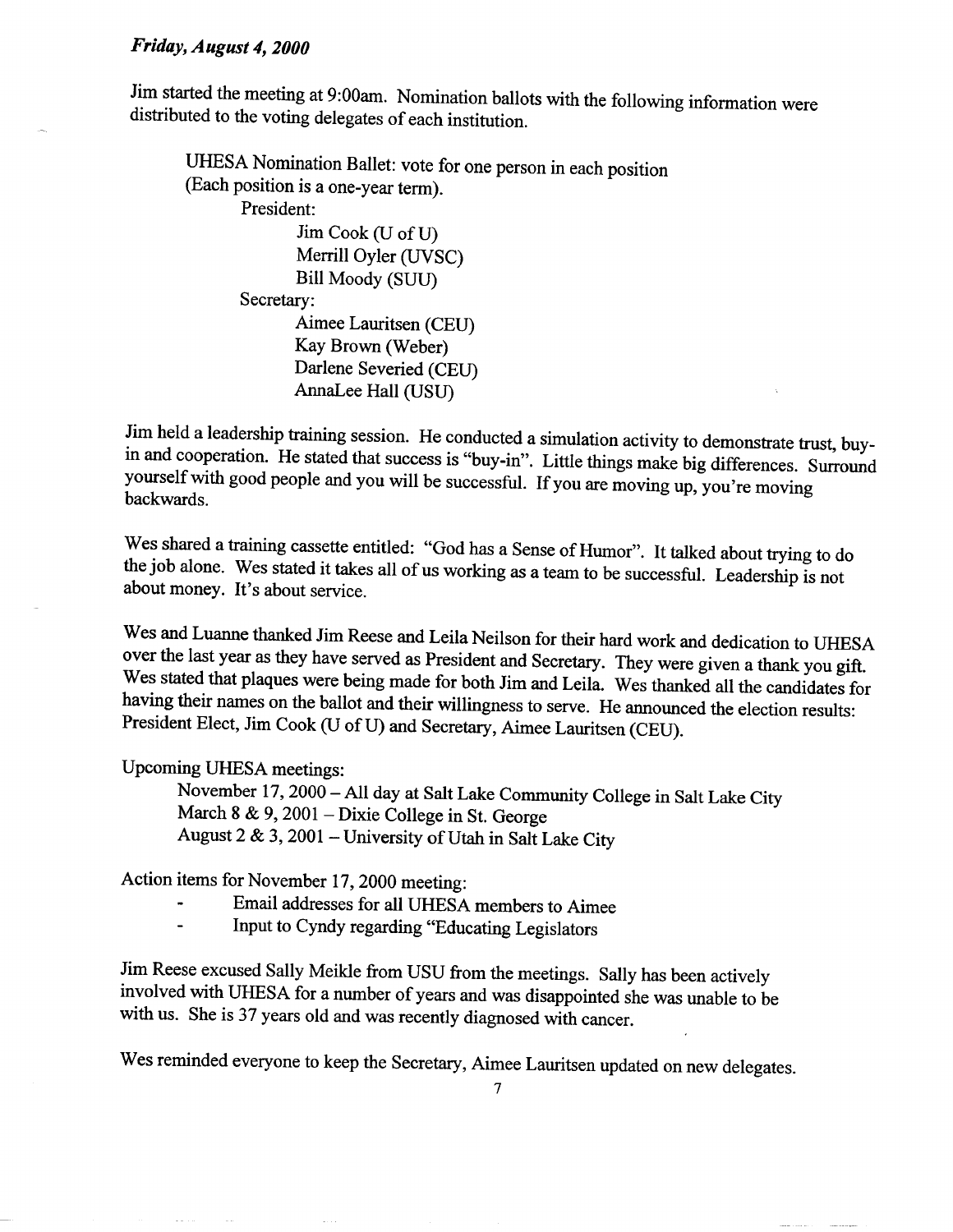## The UHESA attendee list was sent around and updated, (see attached)

Wes distributed a UHESA survey to all attendees. The survey results are as follows:

1. First time attendee. YES 8 No 9

2. Overall impression: very beneficial 161/2 somewhat beneficial 1/2 beats a day at the office rather be at the dentist

### 3. What part of the conference was most helpful? (Please be specific)

- **\*** To talk to other people from the various schools and find out about the differences in schools.
- Information sharing and finding out what processes are in place at different institutions. Ł
- I really enjoy Jim's object lessons and legislative communication. ь
- Discussions from other schools on how they manage their associations, discussions on employee packages, etc.. Ł As a first time member review of the constitution was also very beneficial as well as the by-laws.
- ¥ Discussion on legislation.
- Getting together, sharing notes, getting ideas, getting united.  $\blacktriangleright$
- $\ddot{\phantom{1}}$ Loved the leadership training!!
- *<sup>+</sup>* All of it. Also appreciate the time to bond. Leadership training was good. Ł Й
- »• Feedback from other institutions. Jim's object lessons...very well presented and good concept.
- Hearing what other schools are doing. Very informative!!  $\blacktriangleright$
- Education on other institutions (salaries, benefits, problems, concerns). ¥
- *<sup>&</sup>gt;* Hashing our problems to see where we all stood and our needs to help each other. ь
- Open conversation and getting input from all other institutions (i.e. sick leave, staff associations).
- Learn more about why UHESA exists and learn how to excel in leadership.
- Getting input from other institutions relative to policies and procedure.
- Buzz sessions on problems /how others handle them. Jim's object lesson was great. Wess' tape was very interesting.
- Understanding benefit problems at other schools so this can assist us to avoid them.
- Þ Legislative issues discussion.

#### 4. What changes would you like to see at future conferences?

- k, Greater focus on UHESA making a united legislative impact.
- I think these meetings are handled well and we have great things to take back to our organization.  $\blacktriangleright$
- Just keep everything going it is great and will grow better every year!
- Haven't been to enough to know.
- Next time let the ones running for office take a minute or two.
- Legislative education and procedures/ processes.
- More notice/info on agenda so people can come better prepared with information from their school. þ.
- I'd enjoy a little more leadership training.
- *>* More semi formal professional training.
- *\*•* Maybe *l/2* day conference
- Spend more money from the budget, less "farting" (just kidding, I enjoyed it!!) Ł Ł
- Continue to inject a little fun.
	- >• None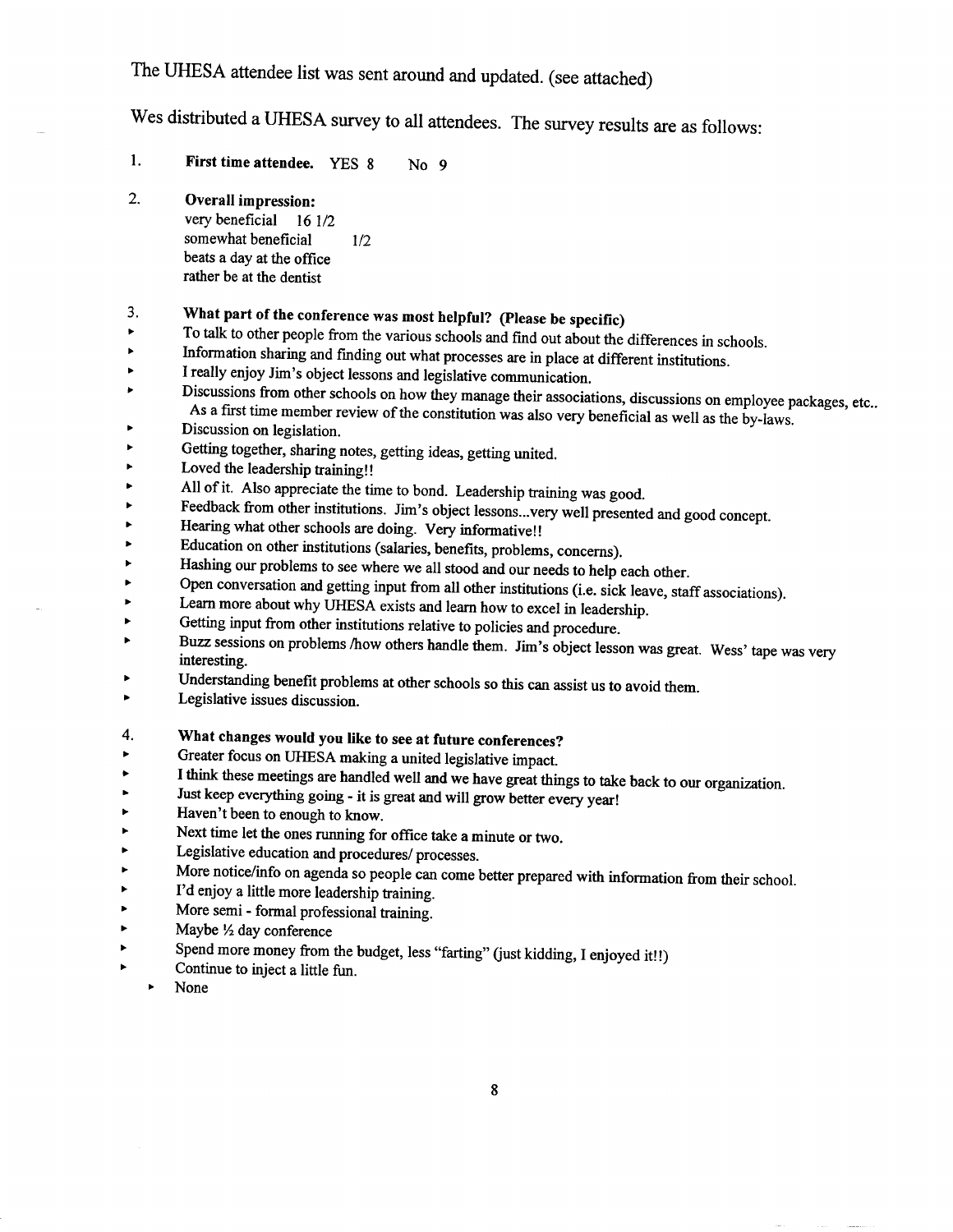#### **5. Do you think the registration fees are reasonable?**

- $\triangleright$  Yes 13
- Yes but could be supplemented
- Yes I do. I feel the conference was accommodating to one's needs.
- >• Yes we meet very comfortably
- **6. Do you feel there was enough time for discussion?**
- *<sup>&</sup>gt;* Yes 14
- Yes everyone was interested in the situations that were discussed.
- I feel that all institutions were allotted enough time to discuss their needs.
- >• Maybe 1 *Vi* days

### **7. Did you receive the pre-conference information in a timely manner?**

- *<sup>&</sup>gt;* Yes 10
- $\blacktriangleright$  No-1
- Yes except I didn't receive an agenda. It would be good to have an agenda prior to in order to be able to provide adequate input on certain subjects.
- *<sup>&</sup>gt;* Yes. She did good considering the situation
- Yes. Ask each institution what info they are wanting/needing before the meeting  $\frac{1}{2}$  $\bullet$ nd any research to help them out.
- *<sup>&</sup>gt;* Yes, but no info on building and room location
- No, but I think it was because of WSU not UHESA. k,
- Yes and no. After some confusion with my own institution was cleared, everything else fell into place. k

## **8. What topics would you like to discuss at the next conference? (Please be specific)**

- Job description status professional vs. classified. ь
- Have each institution bring a benefit summary. More focus on united legislative effort. ь
- *<sup>&</sup>gt;* Don't know maybe ask closer to the next meeting there may be a hot topic come up before then.
- the budget process and who what where when.
- Legislative focus
- How to get all staff interested in staff association.
- » Legislative allocations
- Team building exercises to take back to staffs on each campus.
- *<sup>&</sup>gt;* Campus-wide education and achieving higher levels of institutional (internal) buy-in on our issues. Explanation: Our greatest strengths are internal commitment and buy-in and vision to the issues we raise here at our UHESA meetings. If we can achieve that same level of internal commitment and vision with all of our employees on each of our respective campuses, we can accomplish anything.
- Þ *<sup>&</sup>gt;* Legislative issues
- *<sup>&</sup>gt;* Ways to actually become a delegate. Just continue to encourage the sharing of information and situations. Maybe assign specific associations to do object lessons or training.

#### **9. Do you want to continue with the drawings (raffle) exchange?**

- Ł  $Yes -16$
- k, Only if Vanna (I mean Luanne) does it!

#### 10. **Do you feel that UHESA is beneficial to your association?**

- Yes 14
- » Yes, but we really need to take a more pro active role and not be so laid back about it.
- Yes, because it gives you an idea of what is going on in al the schools around the state.
- Very much so, glad to be here.
- Yes but it could be better with a more united effort on legislative focus could be made. We are competing with the UEA for money but don't have as united effort as what is done by UEA.